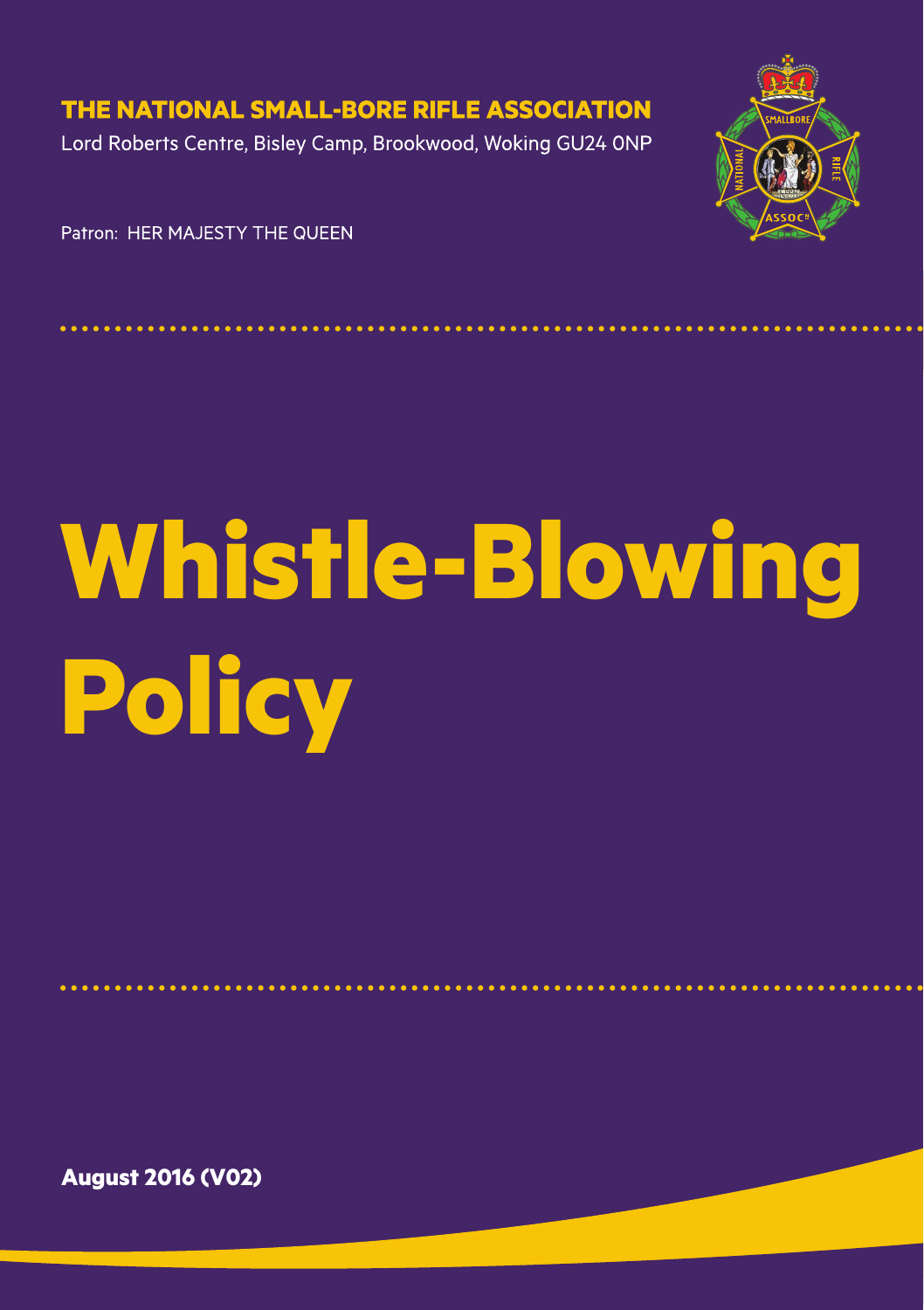## **NSRA Whistle-blowing Policy and Procedures**

#### **What does 'Whistle-blowing' Mean?**

Whistle-blowing occurs when a person raises a concern about dangerous, illegal activity or any wrongdoing within their organisation's jurisdiction. The NSRA is committed to encouraging a culture of openness: to uphold the reputation of the organisation, maintain confidence in the sport both internally and amongst the general public and to protect its members and affiliated organisations.

This policy provides a mechanism by which serious concerns may be raised within the NSRA and addressed correctly. Anyone approaching the NSRA, in good faith, with information regarding matters of wrongdoing, such as fraud, misappropriation, bad practice in child protection or safety, discrimination or breach of codes of conduct, by staff or volunteers working for the NSRA, or within its affiliated organisations will have the matter dealt with in a positive manner.

Whistle-blowers are witnesses to a malpractice and must not be penalised for any disclosure of information. To this end certain categories of whistle-blowers are protected by the law.

It is in the interests of the NSRA that concerns are raised internally rather than disclose them to the press or other external bodies. However, in some instances, particularly those involving child safety or firearms law, it may be necessary to refer the matter to an external authority, for example the Police or Social Services. More information on the reporting procedure for Child Safety issues is contained in the NSRA Safeguarding Policy.

### **How to 'Blow the Whistle'?**

Every situation is different but generally, remain calm, consider any risks and the next steps, concentrate on facts, don't make up allegations, don't pursue the allegation and remember you are the witness.

#### Then:

**Members, Volunteers, Club Members and Other Participants** If it is necessary to 'Blow the Whistle' within a club or other organisation it is usual to refer the matter to the Club Committee in the first instance. In many cases the matter may be resolved locally before the need to involve the NSRA. However, if this is not possible, the issue is beyond local resolution or you are unsure any wrongdoing should be reported to the relevant NSRA Manager, the CEO of the NSRA or a Member of the Board (preferably the Vice Chairman). Concerns will initially be considered by the Manager with responsibility for that area (if appropriate), who will make preliminary enquiries.

They will investigate the matter and take any action necessary to rectify the situation or, where such action is not in the power of the Manager, they will make recommendations to the CEO who will authorise appropriate action.

If it is a Safeguarding issue please refer to the procedure in the Safeguarding code of practice. This usually involves informing the Club Child Protection Officer or if inappropriate the NSRA National Child Protection Officer

# **Employees**

**Public Disclosure Act 1998** – This offers a framework of protection against victimisation or dismissal for staff (and other workers) who 'blow the whistle' on criminal behaviour or other wrongdoings within the workplace.

The various categories of information covered by the Act (qualifying disclosures) are very wide and include criminal offences, failure to comply with legal obligations, miscarriages of justice, health and safety dangers, damage or likely damage to the environment and concealing information about any of these matters.

An employee need only show that he/she had a 'reasonable belief' that a qualifying offence has been committed. However, in order to gain protection, the employee must follow the procedures laid down in the legislation in disclosing any of the above categories of malpractice.

The intention is that the employee should, in the first instance, raise his/her concerns with his/her employer.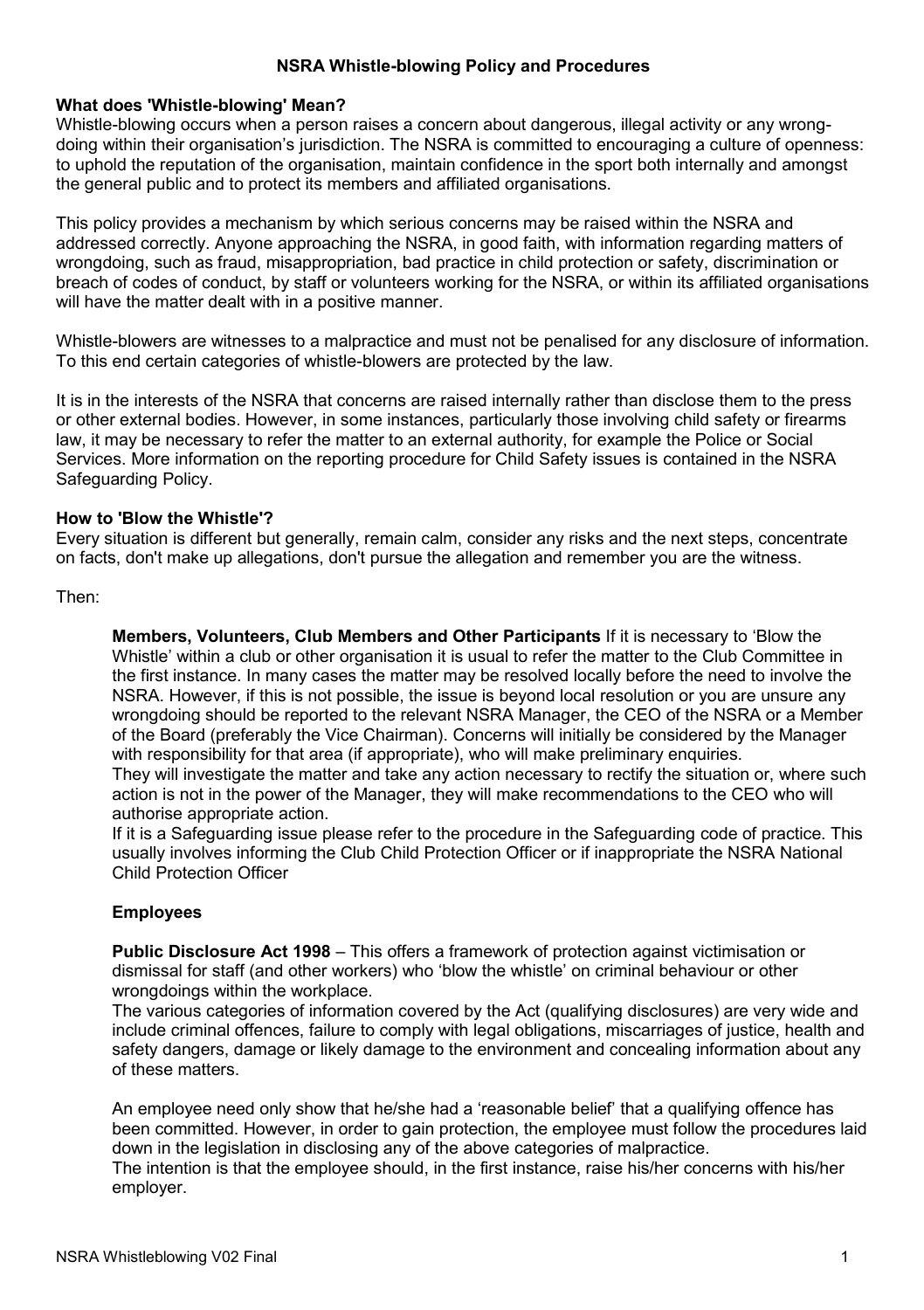However it is permissible to go directly to the appropriate regulatory body, such as the Health and Safety Executive if they believe they would be victimised or evidence would be concealed or destroyed.

Furthermore, if they believe a serious criminal offence has been or is about to be committed, they may wish to call the police.

The employee must also make the disclosure in good faith reasonably believe that the information is true, act reasonably and not for personal gain.

## **Process**

For NSRA Staff the correct route is to first raise the issue with the line manager. If this is not appropriate then the issue should be raised with the CEO or if still inappropriate a Board Member (preferably the Vice Chairman) should be contacted.

The NSRA (via the appropriate person - normally the CEO) will arrange for an investigation into the allegations to be carried out.

Nothing in this policy will prevent an employee contacting Public Concern at Work for confidential and independent advice on 020 7404 6609.

#### **In all cases**

As far as possible, confidentiality will be respected but there may be occasions when there is no alternative but to take action, which may break that confidentiality. However, the individual who has raised the issue will be fully informed in advance if possible, of any such action.

In order to ensure fair treatment of all concerned, if someone is potentially being accused of misconduct, the investigation will involve taking statements from those involved. During our investigation, the NSRA will respect any fears that the individual who has raised the issue may express about his/her own or their family's physical and/or emotional safety and/or career.

The investigations may involve other regulatory bodies such as the Police, the Health and Safety Executive etc. If this is the case both the complainant and the person against whom the complaint has been made will be notified of this, unless the NSRA is prohibited from doing so by law or at the direction of the external authority. The NSRA expects the individual who has raised the issue to co-operate fully with all of these outside agencies in assisting with their investigations. In some circumstances it may be necessary for parties to be removed from the work place and suspended from duty until the investigation is complete.

Once the investigation is complete, the Chief Executive Officer will agree a course of action (the Vice Chair will be involved if necessary). If the individual who raised the issue wishes to receive details of the result of the investigation and any proposed action, this information will be provided however, we do have to respect the right to confidentiality of other employees or the other parties and it may not be possible to provide all the details.

#### **After the Whistle is Blown**

Any investigation will not, at any stage, be carried out by any person against whom allegations are made. The investigation will be done promptly, although more complex matters may require a longer and more thorough investigation. The Manager (or other appropriate person) will advise the whistle-blower of the outcome of any enquiry and any action taken.

#### **If the Situation is not dealtwith**

If the issue is not resolved satisfactorily by the Manager (or other appropriate person), then it may be raised directly with the CEO, the Vice Chair or another member of the Board (as appropriate). The CEO or Board will make enquiries and, if appropriate, investigate the matter and take any action to rectify the situation. Investigations will not be carried out by any person previously involved in the matter and at no stage will they involve any person against whom allegations are made. Again, any investigation will be done promptly, although more complex matters may require a longer and more thorough investigation. The Board will advise the whistle-blower of the outcome of any enquiry and any remedial action taken.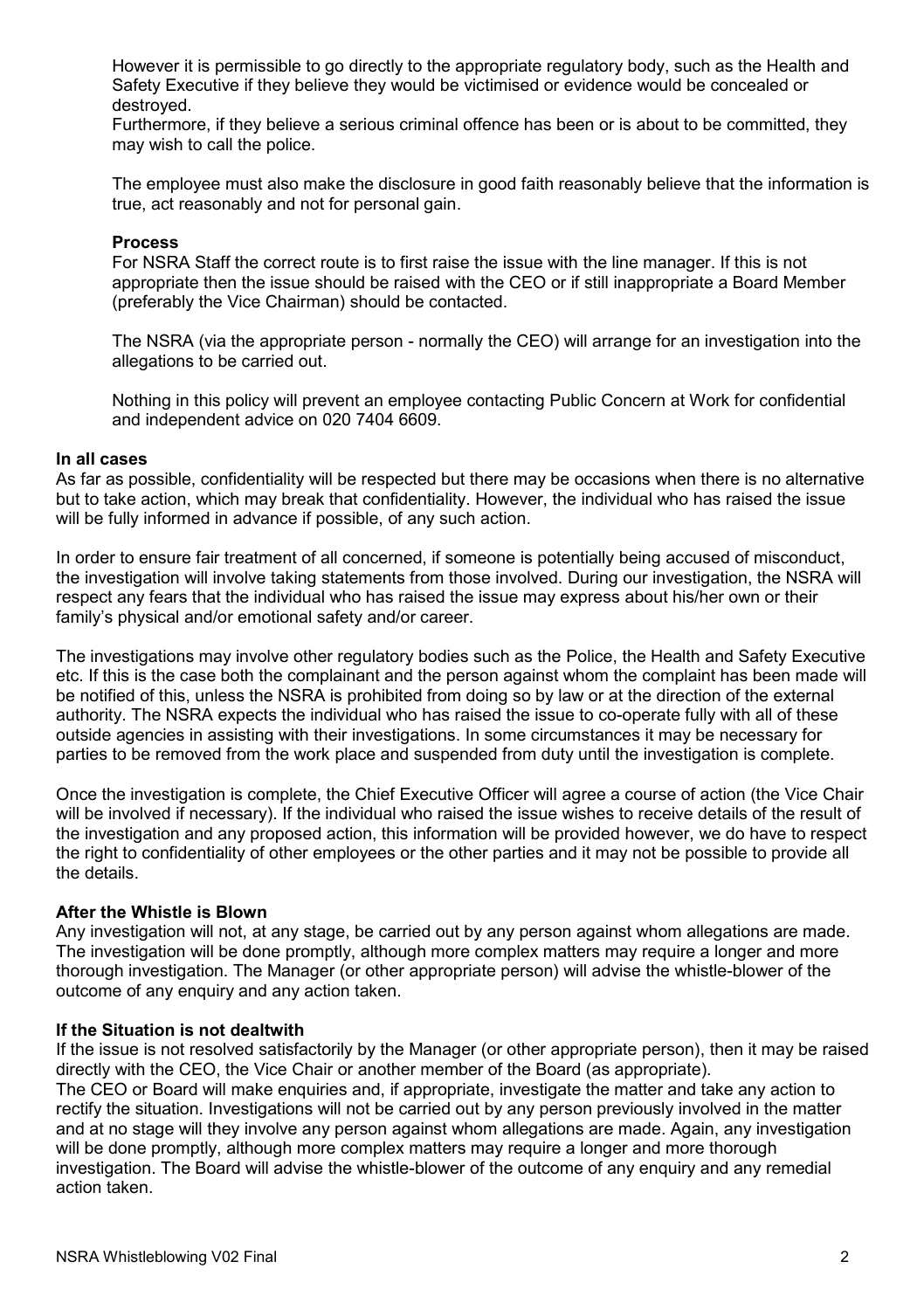# **Generally**

Any person approaching NSRA with genuine concerns will not be disadvantaged or discriminated against in any way because of the disclosure. However, NSRA will take a serious view and act accordingly, including taking disciplinary action against appropriate parties, should it be found that the allegations are untrue or have been raised maliciously.

Individuals are encouraged to put their name to any disclosure. Allegations raised anonymously may be investigated depending on the seriousness of the issues raised, the credibility of the concern, and the likelihood of confirming the allegation from other sources.

Where possible confidentiality will be maintained, although it must be stressed that in serious cases of fraud and in cases of child protection it will be not always be possible to maintain strict confidentiality if the concerns reach the investigation stage.

# **Monitoring the Policy and Procedures.**

The Chief Executive Officer will actively monitor the Policy and Procedures relating to Whistle-blowing and will update all employees, members and clubs/associations on any changes that arise in this respect.